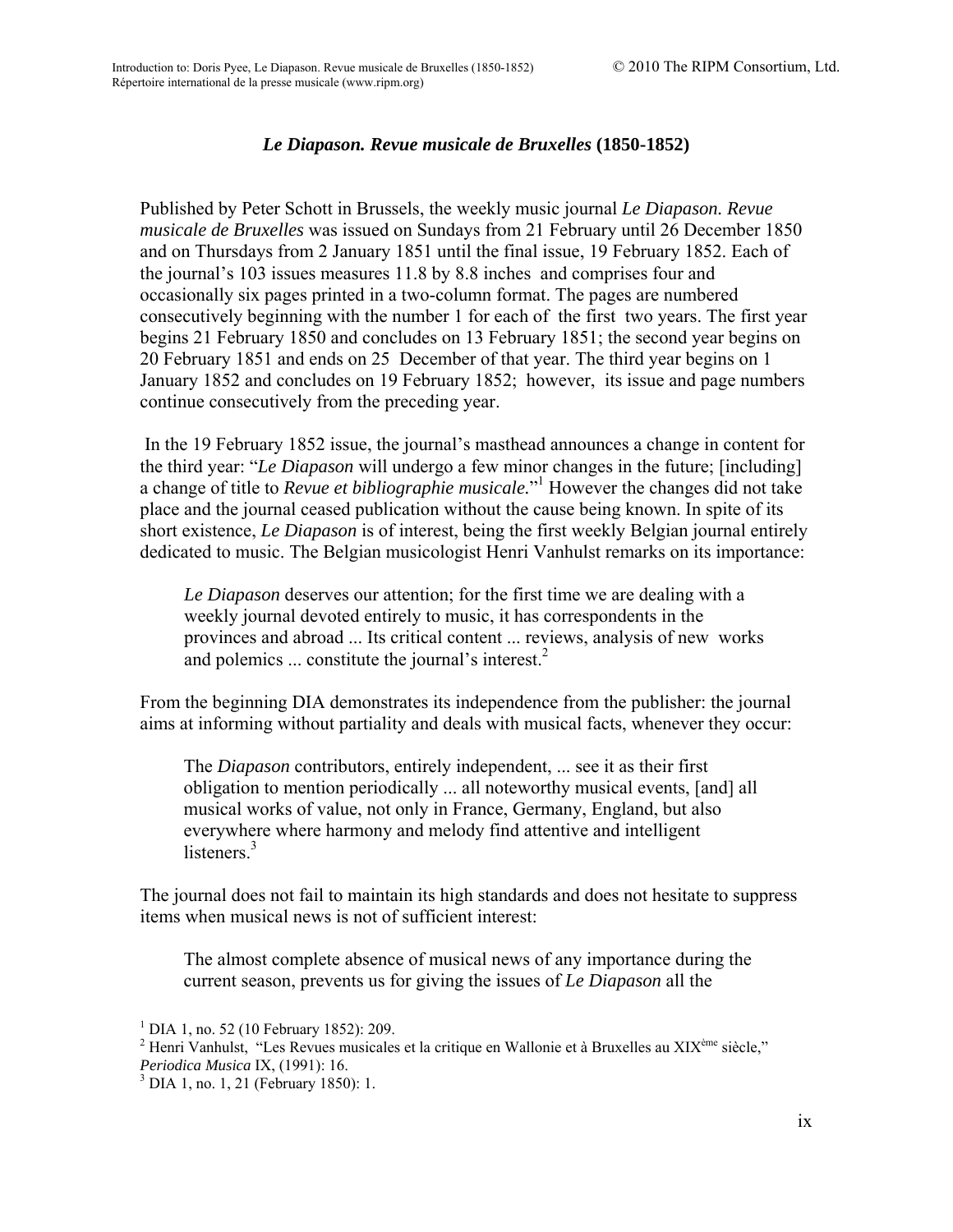interest they deserve—we will not publish them when no news of any artistic importance comes to our attention … The decision we take today has no other goal than not to be obliged to sacrifice worthy news in the interest of that which offers none.<sup>4</sup>

Few articles are signed in *Le Diapason* and the name of the editor is not given.

Each issue begins with general articles or reviews of important concerts, such as the performance of guitarist and composer Zani de Ferranti,<sup>5</sup> or that of soprano Henriette Sontag at the Théâtre des Nouveautés in Brussels,<sup>6</sup> where she sang a noteworthy aria from Donizetti's *Linda di Chamounix*.<sup>7</sup> Also of interest is a concert at the Royal Music Conservatory in Brussels featuring "two important works by composers from Brussels": a new overture by Mr. Lassen, in which the rich melody and harmony are praised and a symphony by Mr. Kufferath which is thought to be in the Mendelssohnian manner.<sup>8</sup> A section titled "Nouvelles" follows, consisting of concerts reviews, always beginning with Brussels followed by other Belgian cities: Liège and its Cercle Artistique, Namur, Bruges, Ghent, Louvain, etc., and then by Paris and other major cultural centers such as London, Vienna and Weimar. National pride is expressed in reviews of works by Belgian composers and the performances of Belgian soloists abroad. Thus the performances of Grisar's *Les Porcherons* at the Paris Opéra-Comique<sup>9</sup> are mentioned, as well as concerts by pianist Achille Desvignes in the Netherlands,<sup>10</sup>or those of Vieuxtemps at the Théâtre des Arts in Rouen.11 Numerous performances of the recently premiered Meyerbeer's *Le Prophète* receive much attention.

 From the beginning, the importance that will be attributed to church music is noted. "Among the subjects we necessarily treat, we put church music in the first place ..."<sup>12</sup> Thus there are several articles on Gregorian chant, its evolution and coordination by Saint Gregory the Great in his antiphonary, and a series of six articles entitled "Études sur les anciens notations musicales de Europe" [Studies on the ancient musical notations in Europe] that constitutes an historical study of Neumatic notation.<sup>13</sup> Two unsigned articles deal with psalms by Venitian Benedetto Marcello.<sup>14</sup> The organ, privileged instrument in

- $<sup>5</sup>$  DIA 1, no. 2 (28 February 1850): 1-2.</sup>
- 6 DIA 1, no. 2 (28 February 1850): 5.
- <sup>7</sup> This review contains a biographical sketch of the singer.
- DIA 1, no. 2 (28 February 1850): 2.
- $<sup>9</sup>$  Ibid.: 4.</sup>
- <sup>10</sup> DIA 1, no. 3 (7 March 1850): 15.
- $11$  DIA 2, no. 17 (5 June 1851): 70.
- $12$  DIA 1, no. 1 (21 February 1850): 1.
- $^{13}$  In the following issues: DIA 1, no. 42 (5 December 1850): 175-76; 1, no. 43 (13 December 1850):

179-80; 1, no. 46 (12 January 1851): 192-93; 1, no. 47 (19 January 1850): 207-08; 1, no. 50 (30 January 1851): 207-08; and 1, no. 13 (18 May 1851): 51-52.

 $^{4}$  DIA 2, no. 20 (26 June 1851): 79.

<sup>&</sup>lt;sup>14</sup> DIA 1, no. 33 (7 November 1850): 159-60, and no. 34 (14 November 1850): 163-64.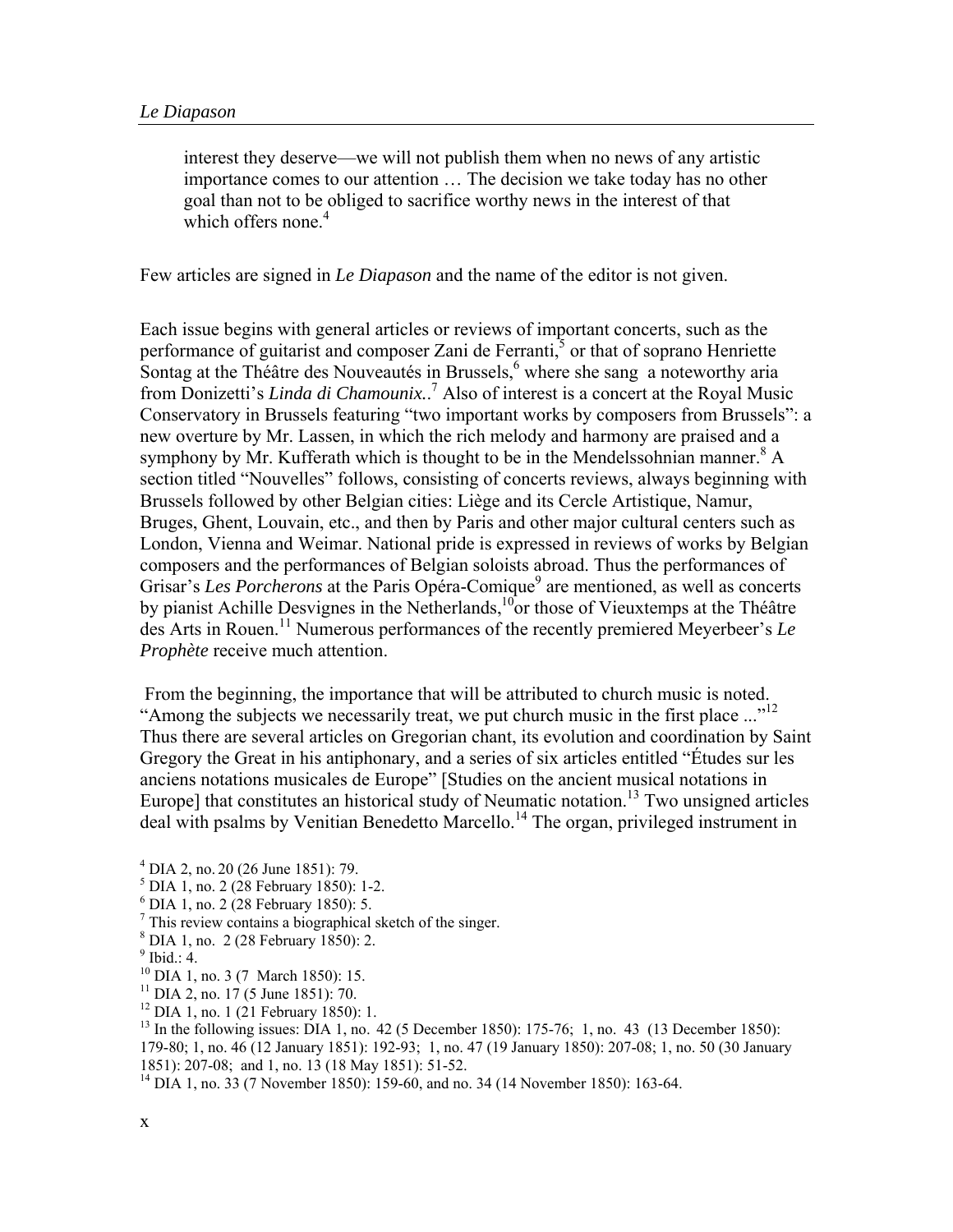church music, is dealt with in four articles, among which are two on instrument making in Belgium and two others on organ history. In "État actuel de la facture des orgues en Belgique, comparé à la situation en Allemagne, en France, et en Angleterre" [The current state of organ making in Belgium, in comparison with that in Germany, in France and in England], Fétis harshly criticizes Belgian organ makers who do not fail to reply.<sup>15</sup> A two-part article<sup>16</sup> entitled "Orgues, Les Anciens ont-ils connu l'harmonie?" [Organs — Did the ancients know harmony?] presents an historical and critical study of the instrument's origin.17 These articles constitute the principal part of the historical and theoretical studies published in *Le Diapason*.

The journal's major interest lies in its excellent reviews. In some issues, reviews appear in the "Correspondance particulière" from Ghent, Liège, Antwerp and Paris, and also in those locations referred to in the above-cited "Nouvelles" section. As there are far too many reviews to discuss, we will only consider those that are of primary importance.

Brussels possesses the country's most eminent musical institutions: the Conservatoire Royal de Musique de Bruxelles [Royal Music Conservatory of Brussels] and the Association des Artistes Musiciens [Association of Musician Artists]. Concerts of both institutions are regularly reviewed in the journal which is critical of their respective conductors, Fétis and Hanssens, both, according to the reviews, incapable of achieving an ensemble performance despite the quality of performers at their disposal. The journal also regrets the regular repetition of the same works.

Can we not say that the Conservatory Concerts rest a bit too much on the reputation made by the performance of a given number of works regularly repeated for a certain number of years? It is wise to remain faithful to the repertory one builds up thanks to persistent and conscientious investigation, to continue to cultivate it by repetition ... but an orchestra like that of the Conservatory, rich in the study of the great masters, should quickly become at ease in performing works of lighter conception. Why then not allow this orchestra to perform recently written compositions, bringing to the interest of the new, the very qualities of the works themselves? The Conservatory concert programs would stop being stereotyped season after season and the public would certainly commend more warmly a greater variety....<sup>18</sup>

The journal clearly does not lower its standards. In the main Belgian cities, the activities of the conservatories, casinos and royal theaters are commented on in detail, whether it is

<sup>&</sup>lt;sup>15</sup> Some go so far as to question Fétis's qualifications to judge the qualities of the organs. The tone of both Fétis's statements and of the responses they generate may suggest a "settling of scores." <sup>16</sup> Articles signed F. G., unidentified initials.

<sup>17</sup> DIA 3, no. 46 (8 January 1852): 183-84 and 1, no. 50 (19 February 1852): 210-11.

<sup>18</sup> DIA 1, no. 4 (28 March 1850): 28.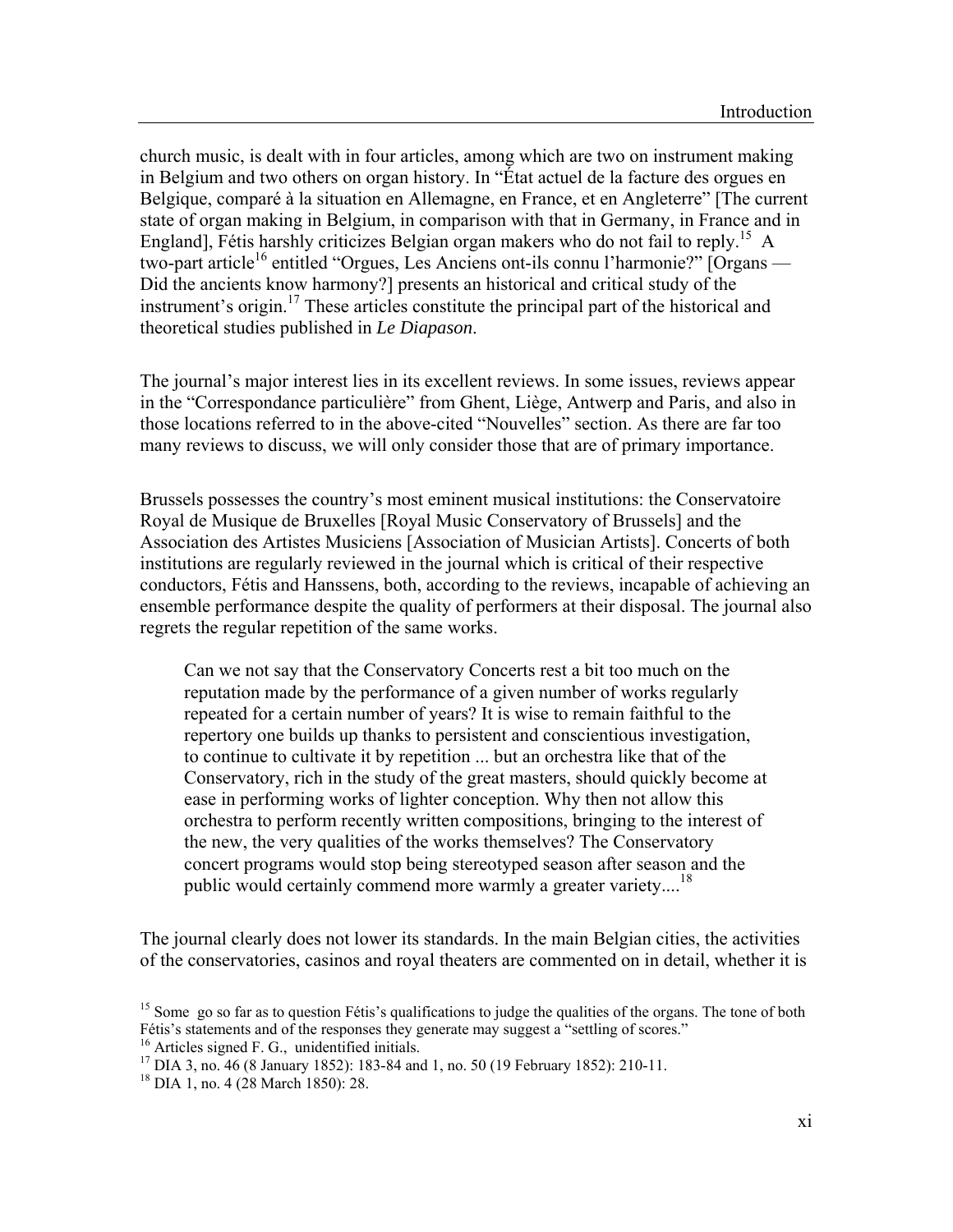the Théâtre Royal de la Monnaie in Brussels, the Cercle artistique in Liège, the Théâtre royal of Ghent or the Ostende Casino. For a while Brussels was unique in having two Italian theaters, resulting in a wealth of Italian operatic performances. Thus, the performances of Verdi's *I Masnadieri* by prima donna Mme Medori, tenor Mazzi and baritone Morelli,19 was immediately followed by Rossini's *Mathilde de Shabran* with Mme Medori and Lucchesi. After its last performance, *Le Diapason* expressed the "great wish to see Italian opera establish permanent roots here," and noted that "we are happy to see that Rossini's work was the occasion of a real triumph for the main performers."<sup>20</sup> In addition to musical activities in the major cities, those of the bands and choral associations in small cities and villages are well documented in the journal.

In news from abroad Paris occupied a place of importance: the Opéra, Opéra-Comique and the Théâtre-Italien, as well as the various concert societies receive extensive discussion; events in London and its rich lyrical and musical season receive similar attention. *Le Diapason* also offers news from other capitals and major cities: Vienna, New York and St. Petersburg.

Unfortunately the very small number of signed articles in the journal and the lack of modern critical studies about it do not allow the identification of most collaborators.<sup>21</sup> François-Joseph Fétis (1784-1871), the distinguished Belgian musicologist, conductor and Director of the Brussels Royal Music Conservatory Concerts signs only two articles. However, his activities are as lecturer on music history at the Brussels Cercle artistique and his performances of his compositions (especially a Mass performed at the Queen of Belgium's funeral) receive attention. Some of his articles, published in the *Revue et Gazette musicale de Paris*, are mentioned in *Le Diapason<sup>22</sup>* but are not signed. His limited contribution to the journal can be explained by the Italian tour he undertook with his son in the Fall of 1850 and by the "scandal" which erupted in February 1851 with the publication of an organ journal by Lemmens, an organ teacher at the Brussels Royal Music Conservatory. While Fétis supported the work of Lemmens, *Le Diapason* revealed Lemmens to be a plagiarist.<sup>23</sup> Provoking interest beyond the Rhine, the *Gazette musicale de Leipzig* reinforced *Le Diapason*'s opinions.

Two priests, Father N. A. Janssen and the Jesuit Louis Lambillotte wrote and signed articles on plainchant. Father Janssen, a music historian, composer, and author of *Le Répertoire de la musique d'église*, believed that Fétis was not competent to judge Belgian

 $^{21}$  Apart from the few lines written by H. Vanhulst, op. cit.

 $19$  Ibid.

 $20$  DIA 1, no. 32 (26 September 1850): 136.

<sup>&</sup>lt;sup>22</sup> In particular an article on the Sax piano, see DIA 1, no, 14 (15 May 1851): 56-57.

<sup>23</sup> By declaring that Mr. Lemmens "copied" J. S. Bach, *Le Diapason* was involved in a polemic with *Le Journal de Bruxelles*.